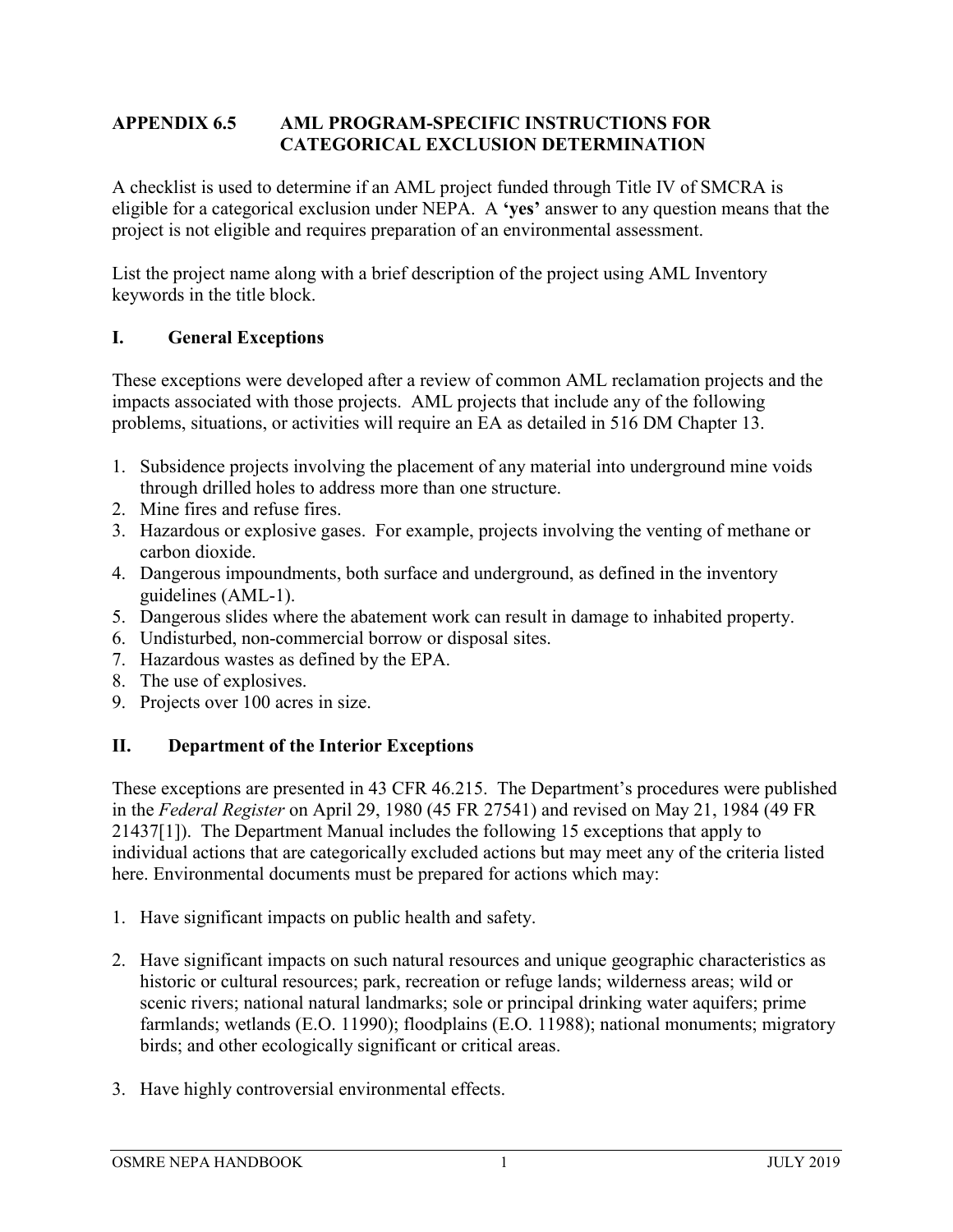- 4. Have highly uncertain and potentially significant environmental effects or involve unique or unknown environmental risks.
- 5. Establish a precedent for future action or represent a decision in principle about future actions with potentially significant environmental effects.
- 6. Be directly related to other actions with individually insignificant but cumulatively significant environmental effects.
- 7. Have significant impacts on properties listed or eligible for listing on the National Register of Historic Places.
- 8. Have significant impacts on species listed or proposed to be listed on the List of Endangered or Threatened Species, or have significant impacts on designated Critical Habitat for these species.
- 9. Have significant impacts on resources requiring compliance with Executive Order 11988 (Floodplain Management), Executive Order 11990 (Protection of Wetlands), or the Fish and Wildlife Coordination Act.
- 10. Threaten to violate a Federal, State, local or tribal law or requirement imposed for the protection of the environment.
- 11. Involve unresolved conflicts concerning alternative uses of available resources (NEPA Sec.  $102(2)$  (E)).
- 12. Have a disproportionate, significant adverse effect on low income or minority populations (EO 12898).
- 13. Restrict access to and ceremonial use of Indian sacred sites by Indian religious practitioners or adversely affect the physical integrity of such sacred sites (EO 13007).
- 14. Contribute to the introduction, continued existence or spread of Federally listed noxious weeds (Federal Noxious Weed Control Act).
- 15. Contribute to the introduction, continued existence or spread of non-native invasive species or actions that may promote the introduction, growth, or expansion of the range of non-native invasive species (EO 13112).

## **III. Resource Impact Exceptions**

The resources values correspond to those listed in this NEPA Handbook (Chapter 7). If any agencies, persons, or groups have unresolved issues with the proposed project, an EA must be prepared.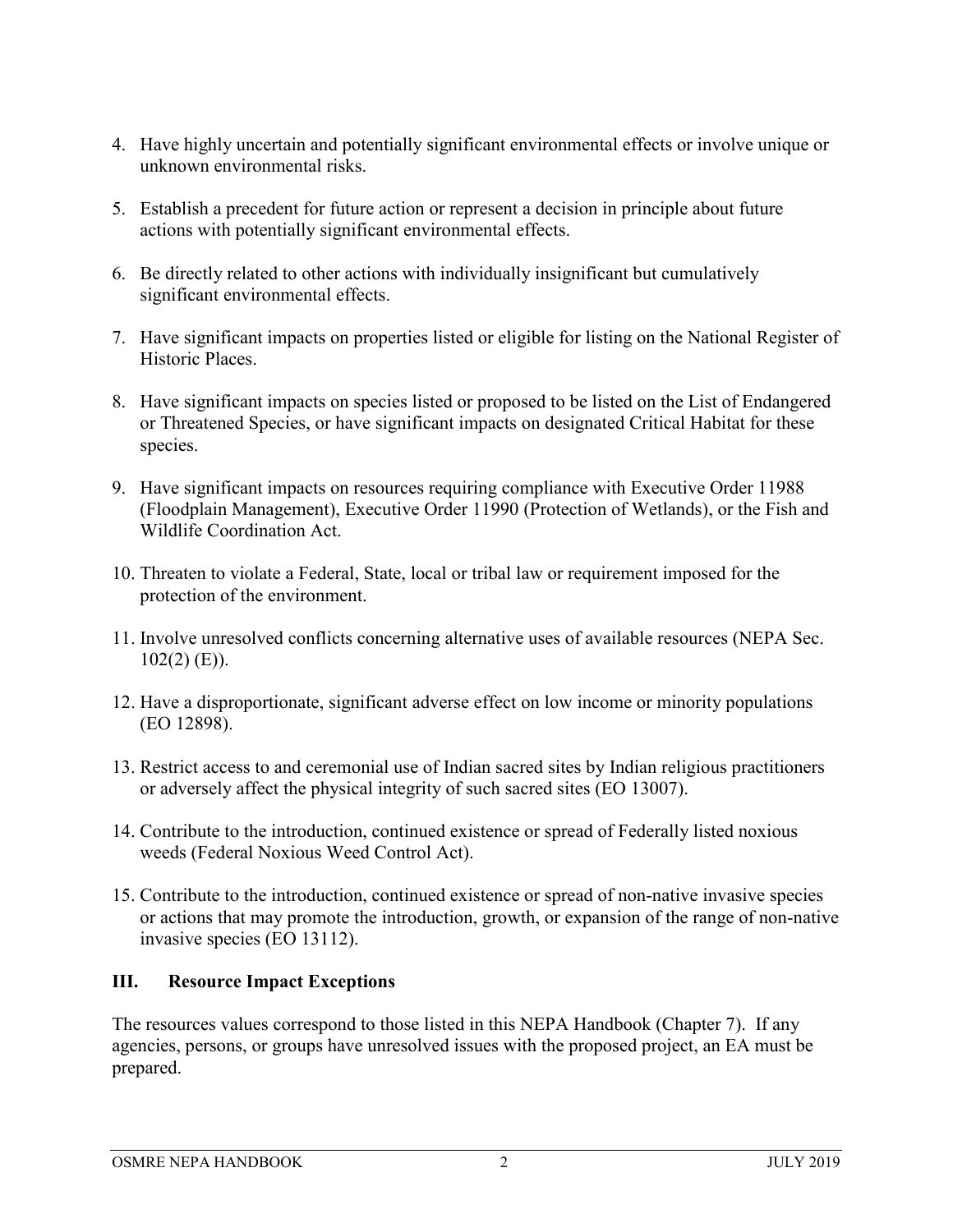If project activities result in impacts that must be mitigated through the uses of techniques beyond common construction practices, an EA must be prepared to analyze the potential environmental effects, and alternatives. Mitigation, in and of itself, is not considered specialized.

There are several mitigation techniques related to wetlands and streams that are considered common construction practices. Specialized mitigation is an indicator of the potential for significant adverse effects. The following examples are provided to help the reviewer determine when mitigating measures require preparation of an EA. These examples are for guidance only and are not inclusive.

| <b>Common Mitigation Practices Not</b><br><b>Normally Requiring an Environmental</b><br><b>Assessment:</b>    | <b>Specialized Mitigation Practices</b><br><b>Normally Requiring an Environmental</b><br><b>Assessment:</b>                 |
|---------------------------------------------------------------------------------------------------------------|-----------------------------------------------------------------------------------------------------------------------------|
| Watering roads to suppress dust.                                                                              | Developing detailed dust control plans in<br>response to air quality zone requirements,<br>or public health considerations. |
| Installation of silt fence and hay bales to<br>control sediment.                                              | A specialized sediment control plan<br>required to protect sensitive off-site<br>resources.                                 |
| Routine traffic control such as flagmen or<br>safety barricades.                                              | The use of road closures and detours<br>resulting in a substantial alteration of traffic<br>patterns.                       |
| Replanting of trees, shrubs, and grass to<br>replace lost vegetation types.                                   | Developing a specialized revegetation plan<br>in response to concerns over adverse<br>impacts on plant communities.         |
| Placement of brush and rock piles to<br>replace wildlife habitat.                                             | Developing a specialized plan in response<br>to concerns over adverse impacts on<br>wildlife communities.                   |
| Routine placement of barriers that allow<br>continued use of mines by non-endangered<br>bat or other species. | Specialized mine closure procedures in<br>response to site specific concerns about bat<br>habitat.                          |